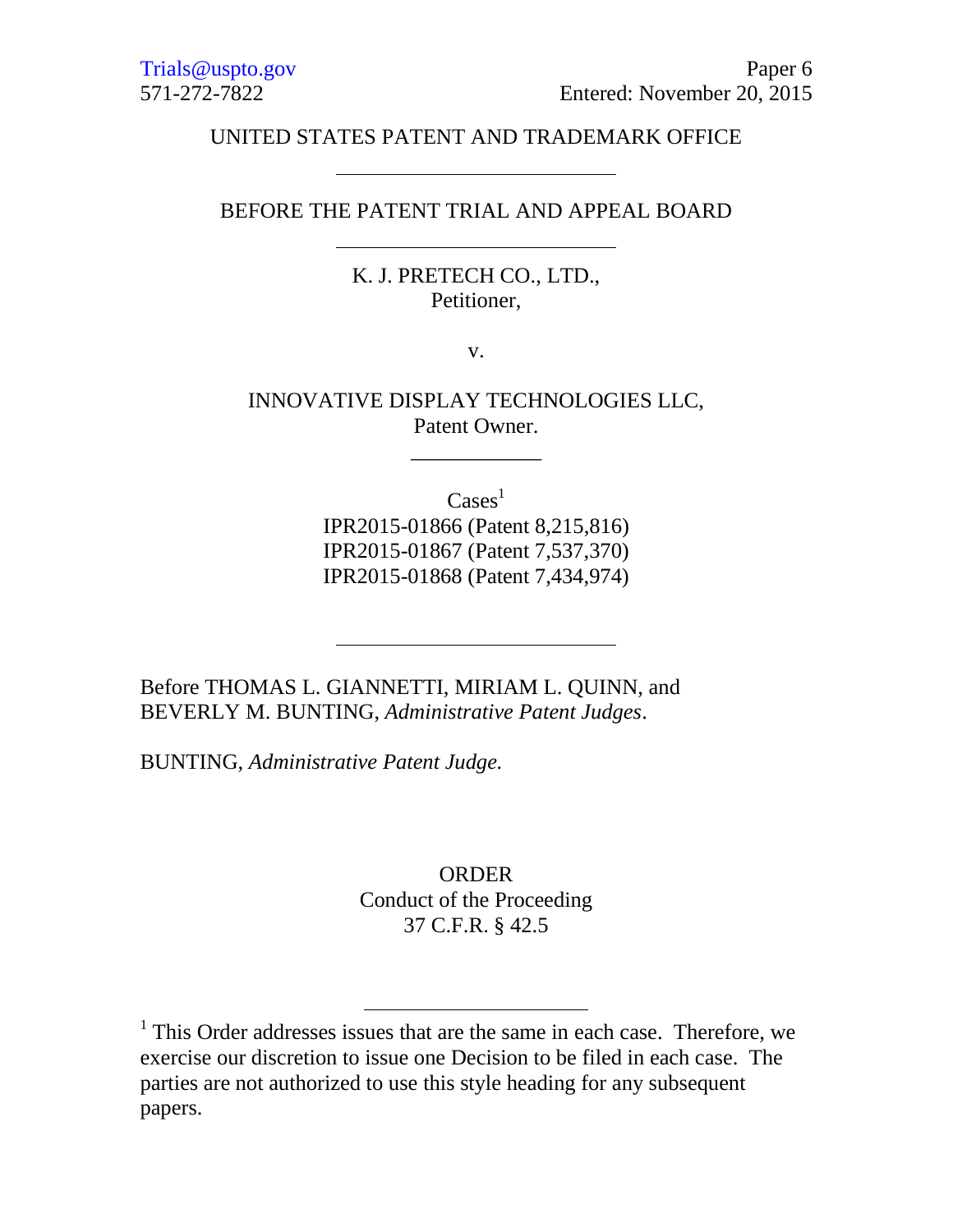### INTRODUCTION

On November 17, 2015, a telephone conference call was held between respective counsel for Petitioner, K. J. Pretech Co., LTD., and Patent Owner, Innovative Display Technologies LLC, and Judges Bunting, Giannetti, and Quinn. The conference call was initiated by the Board in response to an email communication received from Patent Owner's counsel.

#### MOTION FOR ADDITIONAL DISCOVERY

Patent Owner requests, and Petitioner opposes, authorization to file a motion for additional discovery limited to the issue of whether LG Display or LG Electronics and Petitioner are privies. Patent Owner represented that it learned recently from the related district court litigation involving these patents of evidence of a supply agreement between Petitioner and LG Display or LG Electronics that may contain indemnification obligations. Patent Owner also referenced certain admissions of payment made in conjunction with discovery responses that may likewise substantiate its contentions. Patent Owner acknowledged that Petitioner is not a party to the aforementioned district court proceedings, and that these documents are under a protective order. Petitioner disagreed with Patent Owner's contentions, arguing that Patent Owner contentions are clear speculation and that Patent Owner already knows the answers it seeks.

After hearing the respective positions of the parties, the panel conferred and concluded that additional briefing is warranted. Patent Owner is authorized to file a Motion for Additional Discovery limited to the supplier agreement and referred-to discovery response admissions, of no

2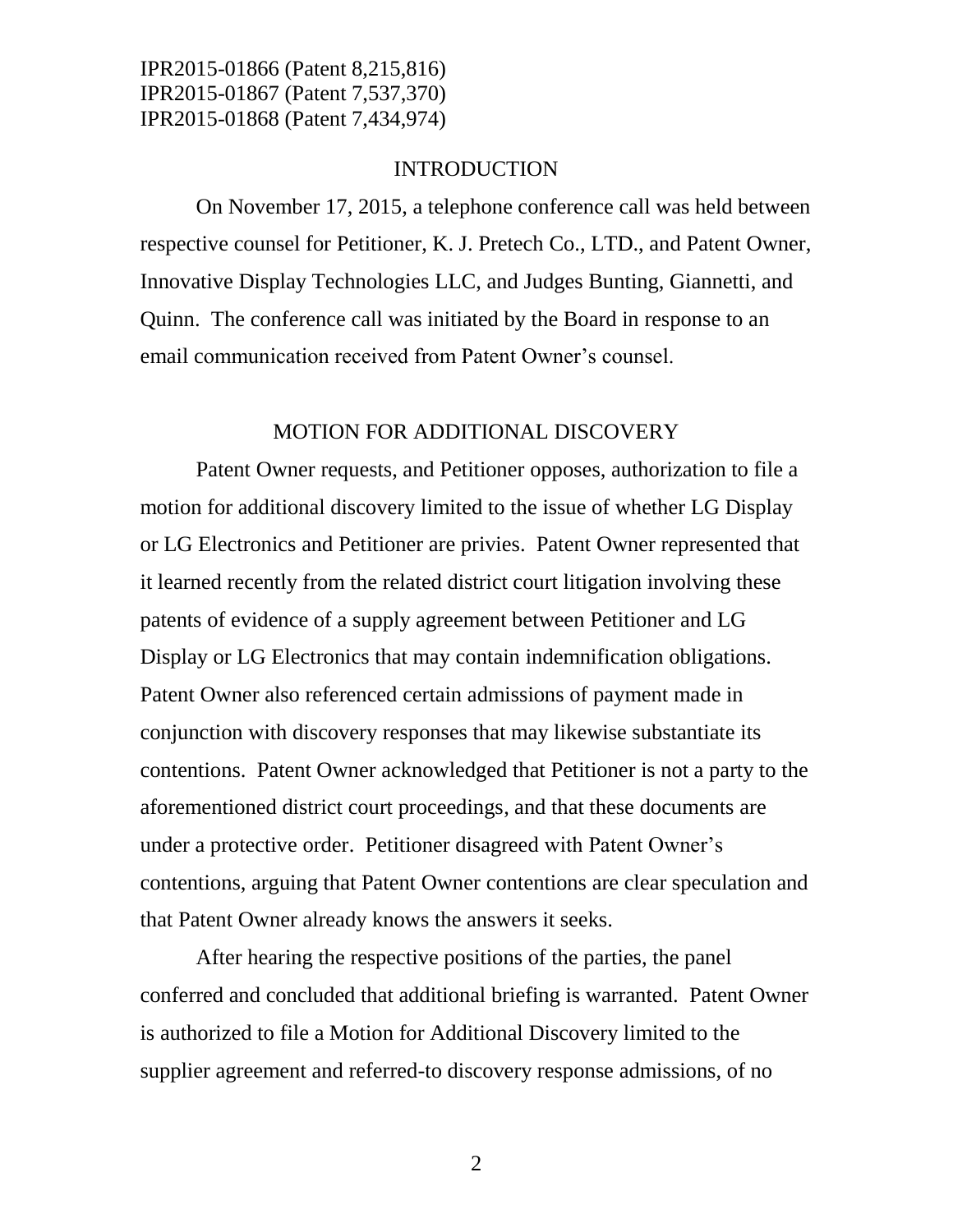more than 10 pages due no later than Tuesday, December 1, 2015. In particular, Patent Owner's motion should address what evidence shows that the referred to supply agreement and discovery response admissions from the related district court proceeding are relevant to determining whether LG Display or LG Electronics and Petitioner are privies. In addition, Patent Owner should specify clearly the discovery response admissions it seeks to discover. Petitioner is authorized to file an Opposition to the Motion, also of no more than 10 pages, due no later than Tuesday, December 8, 2015.

Patent Owner is cautioned that a motion for additional discovery is unlikely to be granted if it is unduly broad, and should reflect consideration and explanation of the five *Garmin* factors when discussing whether the additional discovery at issue is "necessary in the interest of justice." 35 U.S.C. § 316(a)(5); 37 C.F.R. § 42.51(b)(2); Ga*rmin Int'l, Inc. et. al. v. Cuozzo Speed Techs. LLS, Case* IPR2012-00001, slip op. at 5–7 (PTAB March 13, 2013) (Paper 26).

During the call, the parties were directed to meet and confer to work out any confidentiality issues regarding the requested discovery response admissions and supplier agreement.

#### ORDER

Accordingly, it is

ORDERED that Patent Owner is authorized to file a motion for additional discovery by December 1, 2015, limited to 10 pages;

FURTHER ORDERED that Petitioner is authorized to file an opposition by December 8, 2015, limited to 10 pages;

3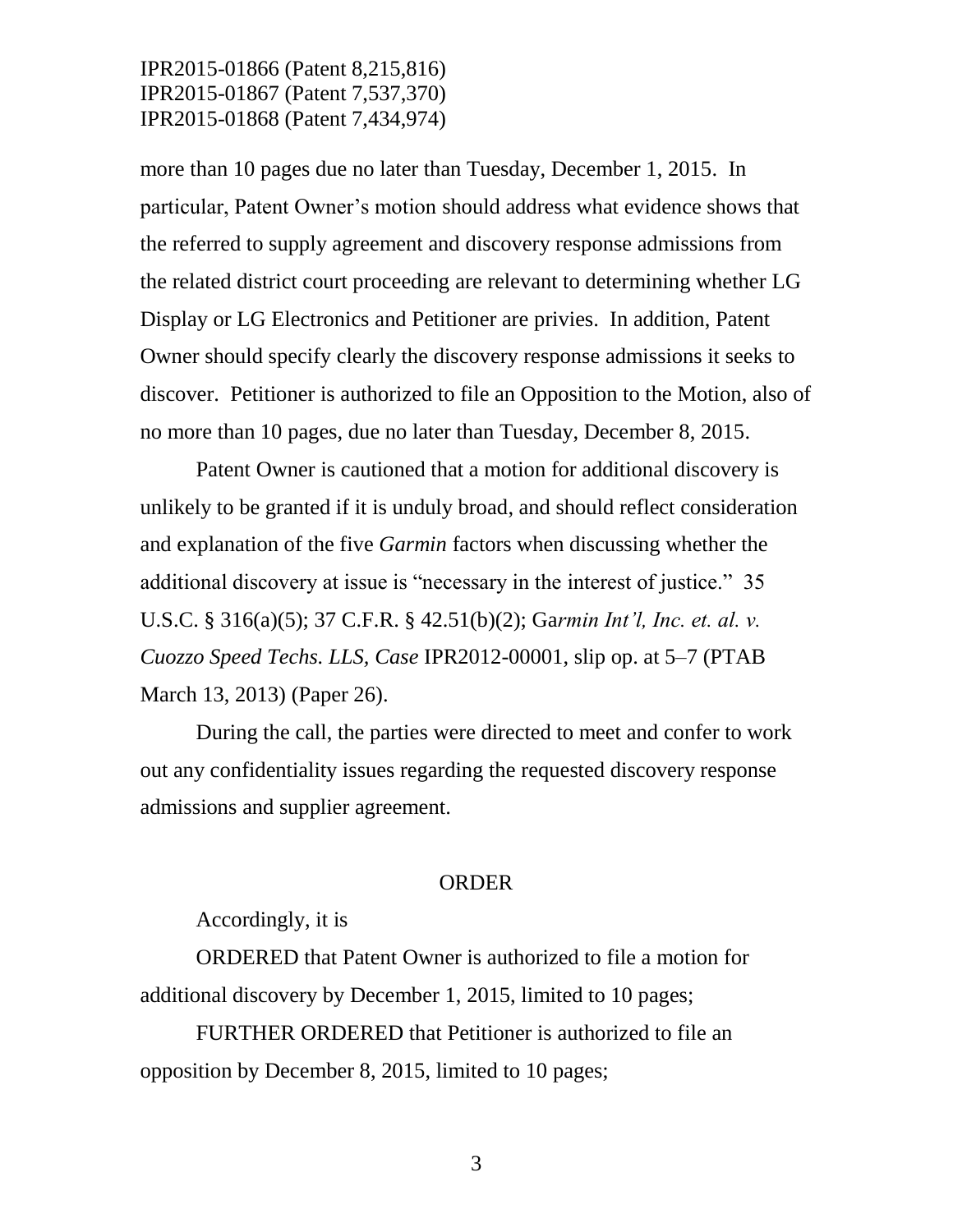FURTHER ORDERED that no reply is authorized; and FURTHER ORDERED that the parties meet and confer and work out any confidentiality issues regarding the requested discovery response admissions and supplier agreement.